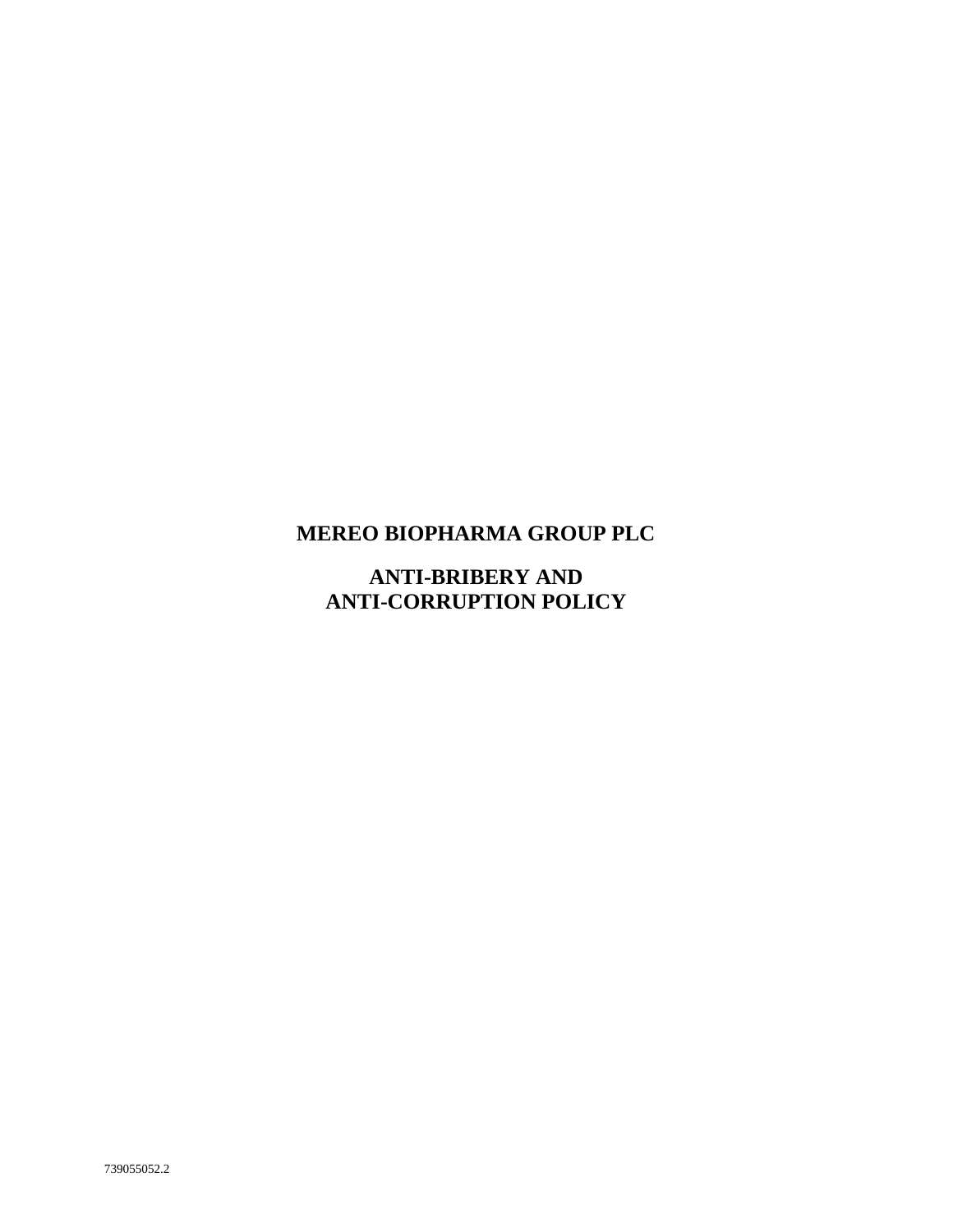# **INDEX**

| $\mathbf{1}$ .   |                                                                         |
|------------------|-------------------------------------------------------------------------|
| 2.               |                                                                         |
| 3.               |                                                                         |
| $\overline{4}$ . |                                                                         |
| 5 <sub>1</sub>   |                                                                         |
| 6.               |                                                                         |
| 7.               |                                                                         |
| 8.               |                                                                         |
| 9.               | DUE DILIGENCE AND MONITORING MEASURES FOR PARTNERS AND THIRD PARTIES 10 |
| 10.              |                                                                         |
| 11.              |                                                                         |
| 12.              |                                                                         |
| 13.              |                                                                         |
| 14.              |                                                                         |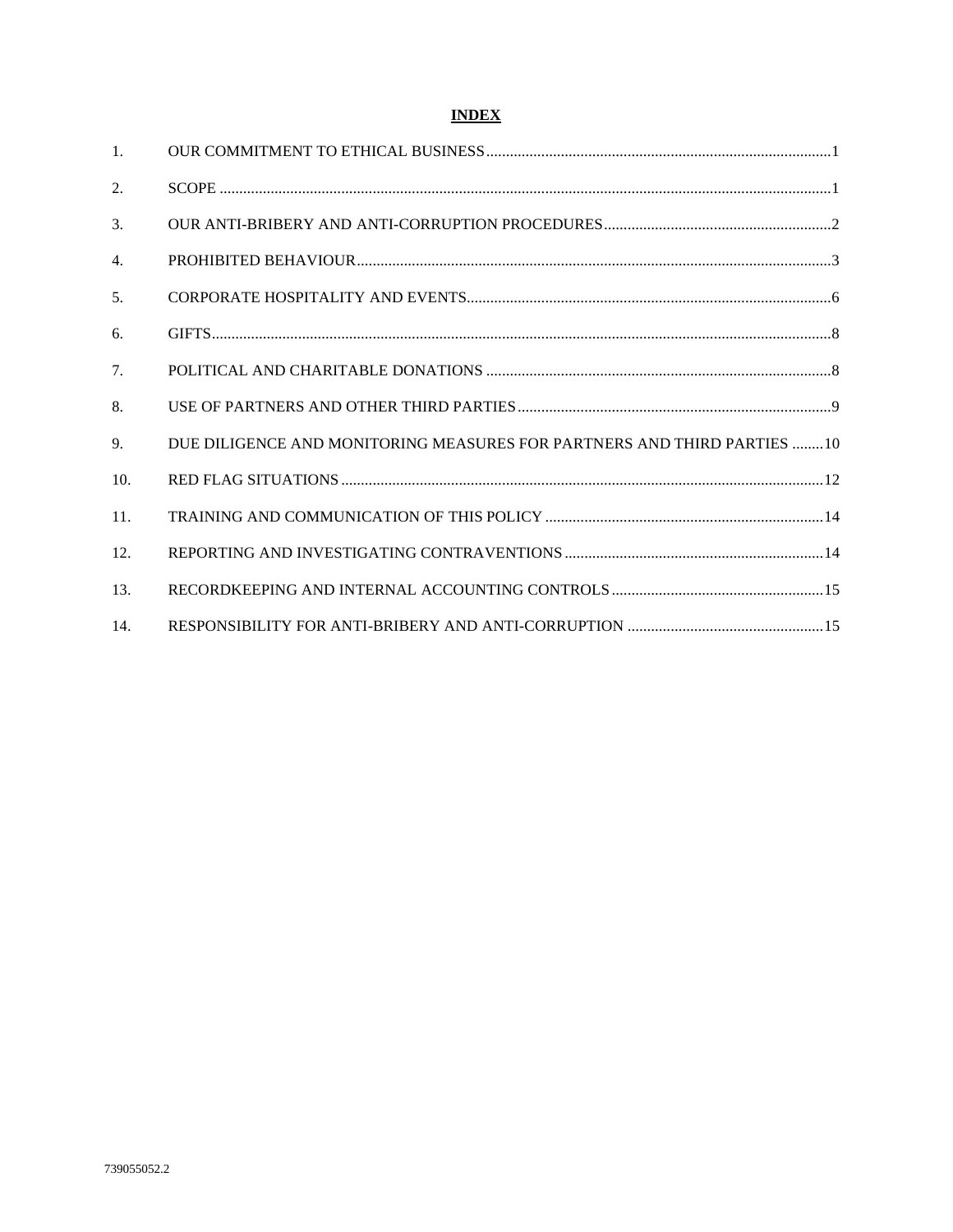## <span id="page-2-0"></span>**1. OUR COMMITMENT TO ETHICAL BUSINESS**

Mereo BioPharma Group plc (the "**Company**") together with its subsidiaries (the "**Group**") is committed to ethical business. The Group's policy is never to offer, pay, request, solicit or receive bribes, or to facilitate, assist in or abet any offer or payment of bribes and to refuse any request to pay them.

Section 4 of this policy sets out an explanation of what can constitute a bribe.

Bribery may expose the Group to criminal or regulatory investigations that may result in prosecution, fines and costs to our business. Bribery may also expose the Group to legal action from competitors or third parties. Individuals engaged in corrupt behaviour are likely to face criminal prosecution personally.

The Group will not tolerate any form of bribery or corruption and therefore the Group:

- is committed to ensuring that bribery and corruption does not occur; and
- will investigate and deal with all the reported cases of bribery and corruption in accordance with this policy.

This commitment is shared by the board of directors and senior management of the Company. Any individual who reports or raises genuine concerns or suspicions of any nature regarding corruption by a colleague, business partner or third party will have the full support of the Company's board of directors and management team.

When you take any business decision, you should consider whether that decision complies with this policy, with legal standards, and whether you would be happy if your decision became public knowledge.

You will not face any adverse or negative consequences for complying with this policy. Failure to comply with this policy may however result in disciplinary action, including dismissal and may also result in civil proceedings and/or criminal prosecution and sanctions (including custodian sentencing) against you personally and your supervisor or manager, to the extent there was a lack of leadership, supervision or diligence.

# <span id="page-2-1"></span>**2. SCOPE**

This document sets out the Group's policy for preventing bribery and corruption, in line with all applicable anti-bribery and anti-corruption laws.

This policy aims to:

- outline principles for conducting business with integrity and in accordance with the highest ethical standards;
- provide guidance on the types of behaviour that may give rise to violations of anti- bribery and anti-corruption laws;
- ensure that the financial and other resources of the Group are used solely for their proper purposes; and
- promote a culture of honesty and openness among the Group's staff.

This policy applies to the Group and all of its directors, officers and employees at all times. This policy applies wherever the Group does business.

This policy may on a case-by-case basis be applied to joint ventures in which the Group participates and any other persons acting on behalf of the Group (including contractors, sub- contractors and agents). Where appropriate, any such persons acting on behalf of the Group will be made aware of this policy and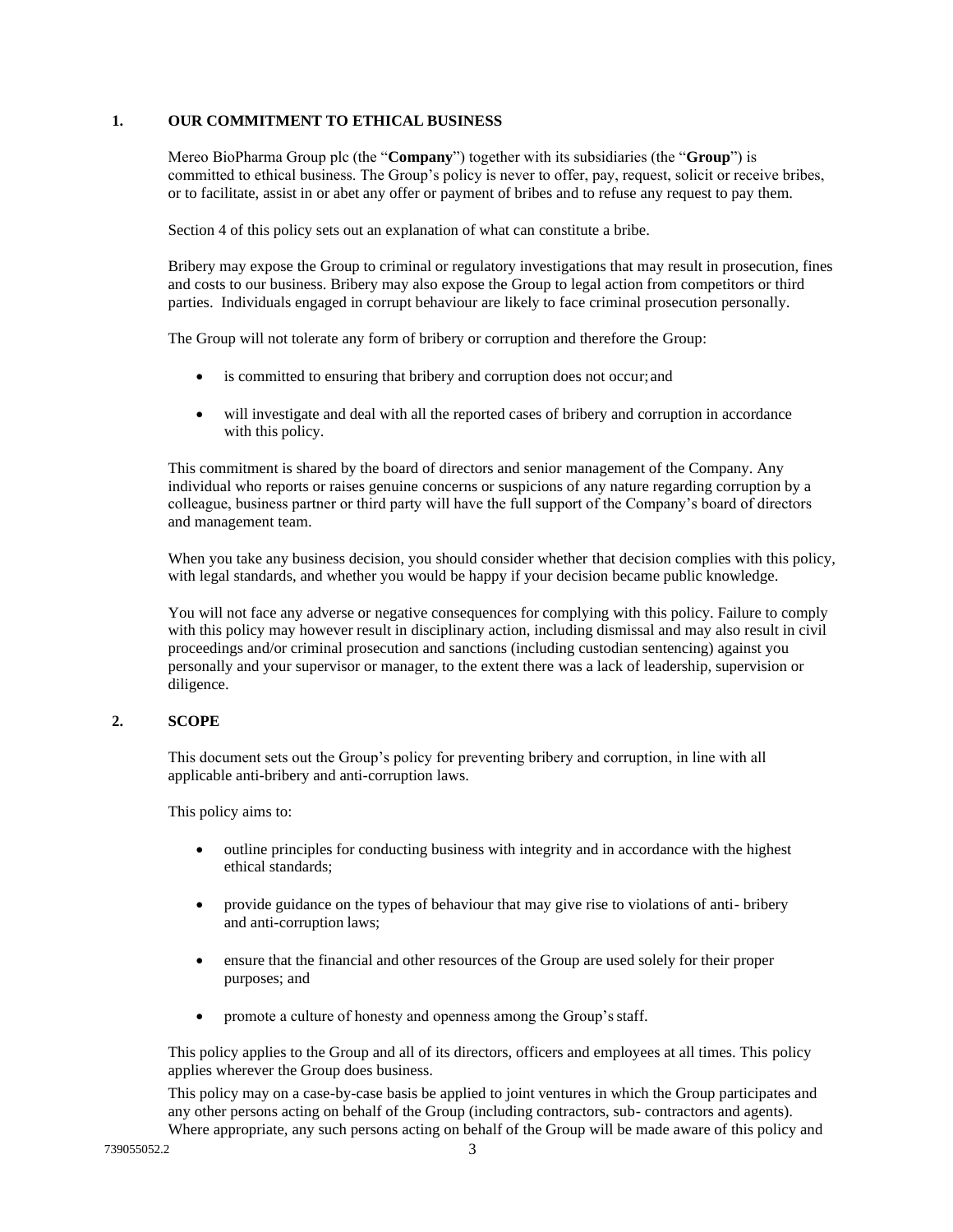will be encouraged or required (as specified in the arrangements between the Group and such joint venture, contractor, sub-contractor or agent) to maintain equivalent standards.

This policy has been developed in line with international standards of best practice including those of the United Kingdom and the United States. All companies within the Group must comply with this policy. All companies within the Group must also comply with any additional specific internal policies that exist. Such individual company policies must be in compliance with this policy and contain procedures no less stringent than those set out herein.

## <span id="page-3-0"></span>**3. OUR ANTI-BRIBERY AND ANTI-CORRUPTION PROCEDURES**

The Group's commitment to the prohibition of bribery and corruption necessitates the development and maintenance of procedures to minimise bribery risks.

These procedures will be formulated by periodically assessing the specific bribery risks faced by the Group.

High-risk situations may demand additional procedures such as enhanced due diligence, which could involve conducting direct enquiries, indirect investigations, or general research on proposed business partners such as agents, joint venture partners, contractors, suppliers and other third parties. Where the Group believes that the degree of bribery risk is too high or cannot be mitigated effectively, the Group will not participate in the relevant transaction or arrangement.

Regardless of the magnitude of the potential bribery risk, general procedures followed by the Group to mitigate any risk whatsoever of bribery or corruption include:

- the involvement of the Group's top-level management, in particular in key decision-making and in overall responsibility for anti-bribery and anti-corruption procedures;
- risk assessment;
- the communication of this policy to relevant staff;
- training of the Group's officers;
- transparency of transactions and disclosure of information;
- due diligence of existing and prospective intermediaries and associated persons;
- financial and commercial controls such as adequate book-keeping, auditing and approval of expenditure;
- decision making, such as delegation of authority procedures, separation of functions and the avoidance of conflicts of interest;
- mechanisms for the reporting of bribery;
- enforcement, detailing discipline processes and sanctions for breaches of the Group's antibribery and anti-corruption rules;
- the consistent monitoring, review and evaluation of bribery prevention procedures; and
- the Group will report any knowledge or suspicion of bribery or corruption to the relevant law enforcement authorities.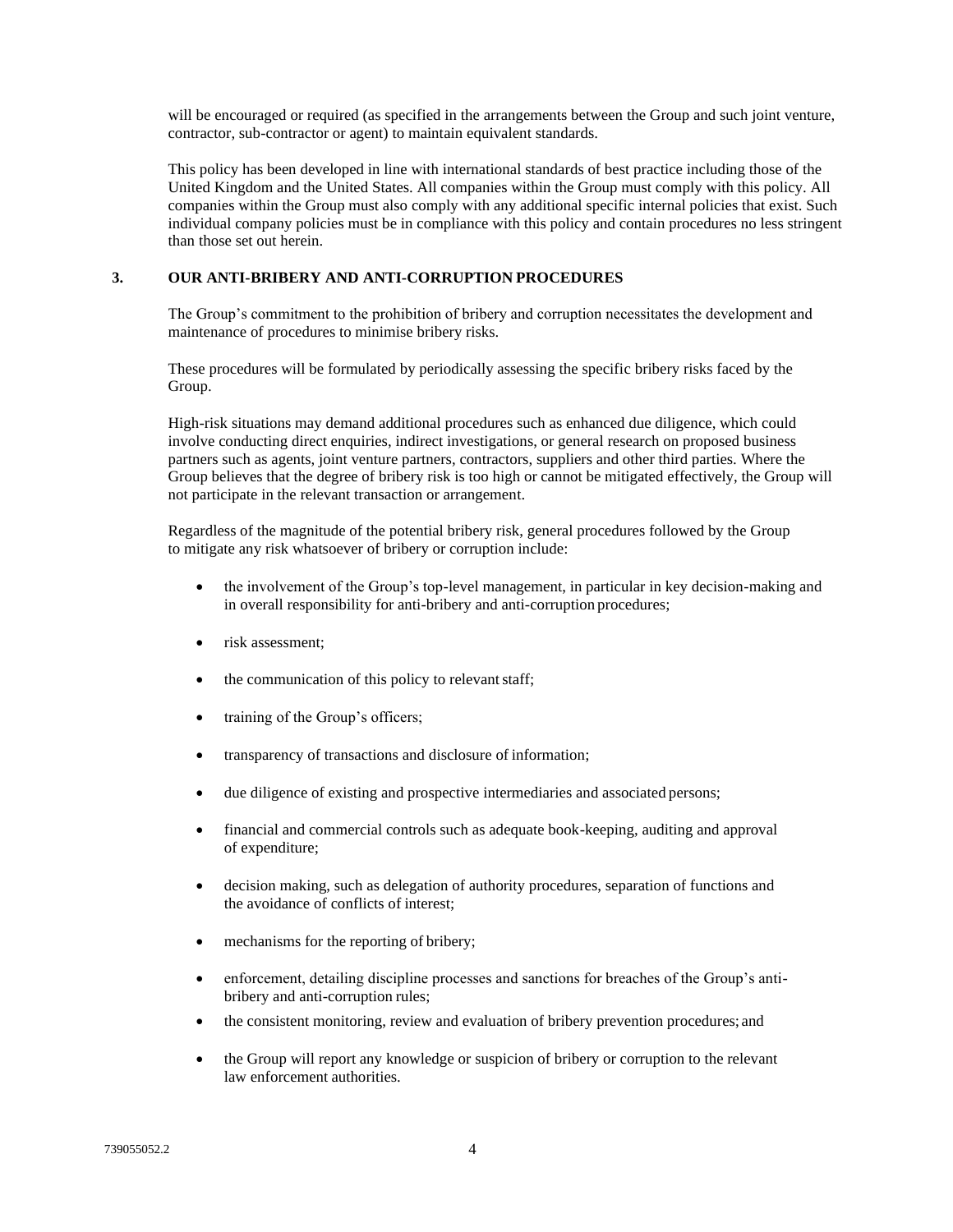# <span id="page-4-0"></span>**4. PROHIBITED BEHAVIOUR**

#### *4.1 What conduct is prohibited?*

This policy prohibits:

- the offer, promise or payment of bribes (directly or indirectly) or assisting in, abetting or facilitating any such conduct ("**active bribery**"); and
- the request, solicitation, agreement to accept or receipt of bribes (directly or indirectly) ("**passive bribery**").

#### *4.2 Active Bribery*

You must never offer, promise, or pay bribes, including "facilitation payments", other improper payments or advantages to any person, including (but not limited to) employees, agents or officers of customers, suppliers, joint venture partners, labour unions, government or public officials or public servants (of any jurisdiction) political parties or candidates for political office. This can include, for example, the offer of gifts, donations, rewards, advantages, hospitality or entertainment of any kind. You must also never facilitate, mediate in, assist in or abet any such conduct. The use of intermediaries for payment of bribes is expressly prohibited.

#### *4.3 Passive Bribery*

Employees of the Group are prohibited from requesting, soliciting, agreeing to receive or receiving a bribe from any person. This prohibition applies whether the bribe is accepted for the employees' own account or on behalf of another person.

For example, it is a breach of this policy to promise to or to direct business to a supplier in return for any benefit, whether gifts, hospitality (such as attendance at sporting or cultural events or other recreational activities) or any other benefit.

A breach of this policy will arise where a bribe is requested or solicited; there is no need for a bribe to actually be paid. The prohibition also applies where an employee of the Group offers or pays a bribe to another person, whether or not any benefit is received in return.

#### *4.4 What is a bribe?*

#### *(a) Any "advantage"*

A "bribe" is defined broadly and may include any financial or other advantage, including the provision of a service or anything of value, kickbacks or other inducements.

A bribe may include financial payments, whether in cash or cash equivalents (such as gift certificates), or non-cash benefits in kind such as gifts, services, loans, travel, meals, lodging valuable security, property or any interest in property of any description, protection from penalties, the release from any obligation and entertainment. A bribe may also include the provision of anything of value for inadequate consideration.

The offer of an opportunity to a person or a friend/relative of a person may also be a bribe (for example, offering a job or work experience to a business partner's relative). You should always consider the value of anything that may be offered in the hands of the recipient.

A political or charitable contribution may also amount to a bribe if the contribution: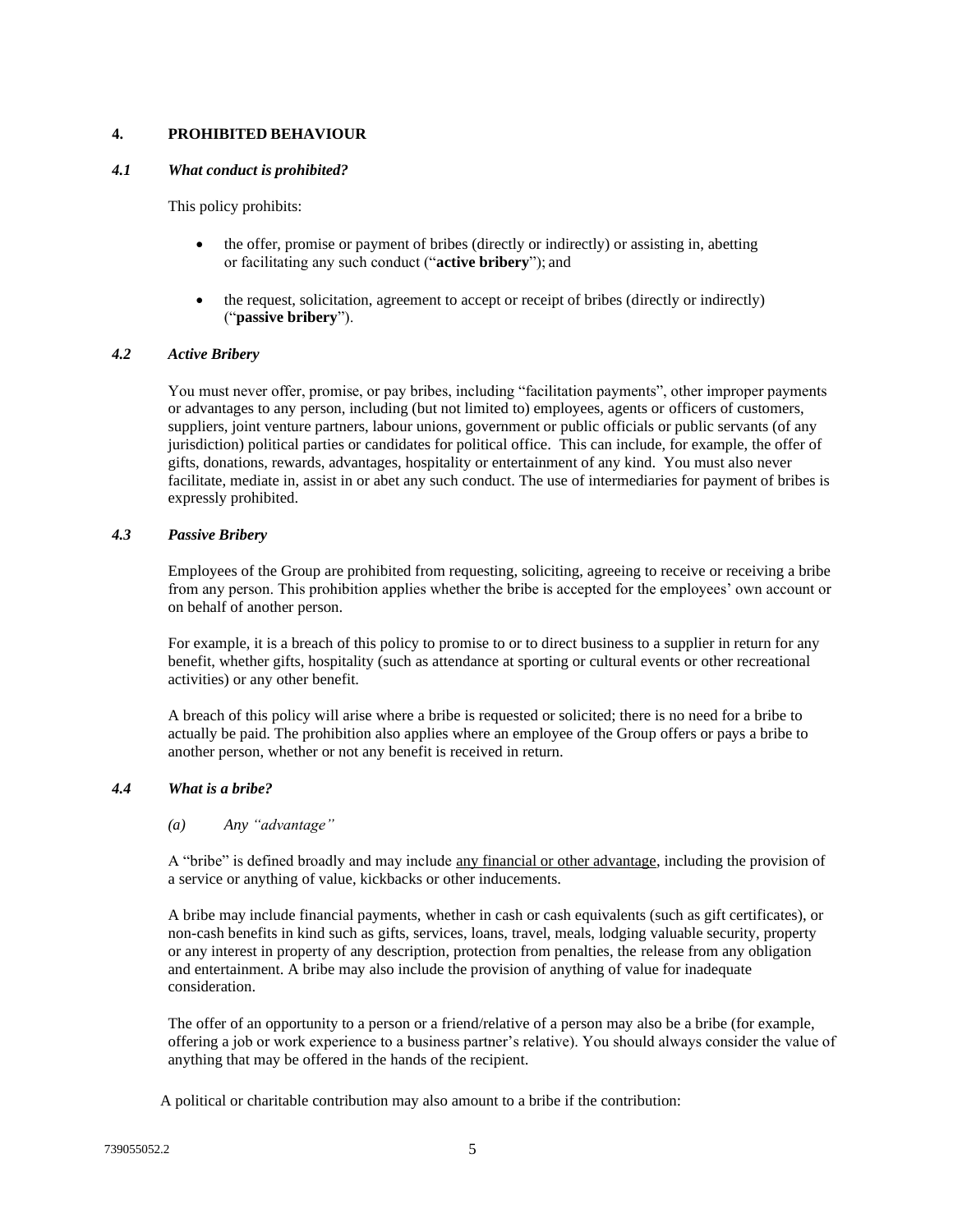- provides an indirect benefit (financial or otherwise) to a person who has requested or suggested it;
- is provided to elected officials or individual members of political parties or organisations; or
- is effectively a disguised bribe.

## *(b) Intended to induce improper conduct or to influence a public official*

The provision of an advantage will be a bribe where there is an intent to induce improper conduct by the recipient or another person, or to influence a public official (improperly or otherwise) in the performance of his/her official duties.

This could be both to take particular action or to refrain from taking particular action. This policy does not prohibit the provision or receipt of advantages (such as hospitality) which are provided/received transparently and which are not, and could not be interpreted to be, intended to result in an unlawful *quid pro quo* such as the awarding of a specific contract.

Bona fide corporate hospitality and other associated expenditure that seeks to improve our image, better to present our services or establish cordial business relations is an important and legitimate part of doing business.

You must, however, consider any local laws that are applicable to the proposed hospitality. Please note, that in certain jurisdictions, public officials, officials of state-owned organisations, as well as their family members and relatives, may be subject to certain more stringent restrictions, and as such, may be prohibited from accepting any benefits even if the benefits are not intended to influence or induce improper conduct or to influence the official in relation to the performance of official duties. For instance, public officials may be prohibited from accepting benefits irrespective of the nature and circumstances of the benefit offered merely because of their position. In other words, they may be prohibited from accepting any benefit or advantage because of their official position, even where there is no corrupt intent.

For the purposes of this policy, "public officials" include those in legislative, administrative, or judicial positions, public servants of any kind or any persons that exercise public functions on behalf of any country, territory, municipality, or for any public agency or public enterprise, any person that exercises any function on behalf of any state-owned organisation or public international organisation. Please consult with your supervisor or the Company's General Counsel if you have any question as to whether a person qualifies as a public official.

The provision of an advantage is likely to be a bribe if:

- it is illegal under any relevant bribery or corruption laws;
- it creates an obligation or perception of obligation for either party;
- it is intended to induce a person to act or refrain from acting in order to provide a benefit to the person providing the advantage, or that person's organisation;
- it is made to a public official or public servant to influence the official or servant in relation to his/her official functions or to expedite the performance of official duties;
- it cannot be transacted transparently;
- it is unreasonable in terms of value and/or frequency; and/or
- exposure of the advantage is likely to cause embarrassment to the individual concerned or to any company or associate of the Group.

In addition, you must never: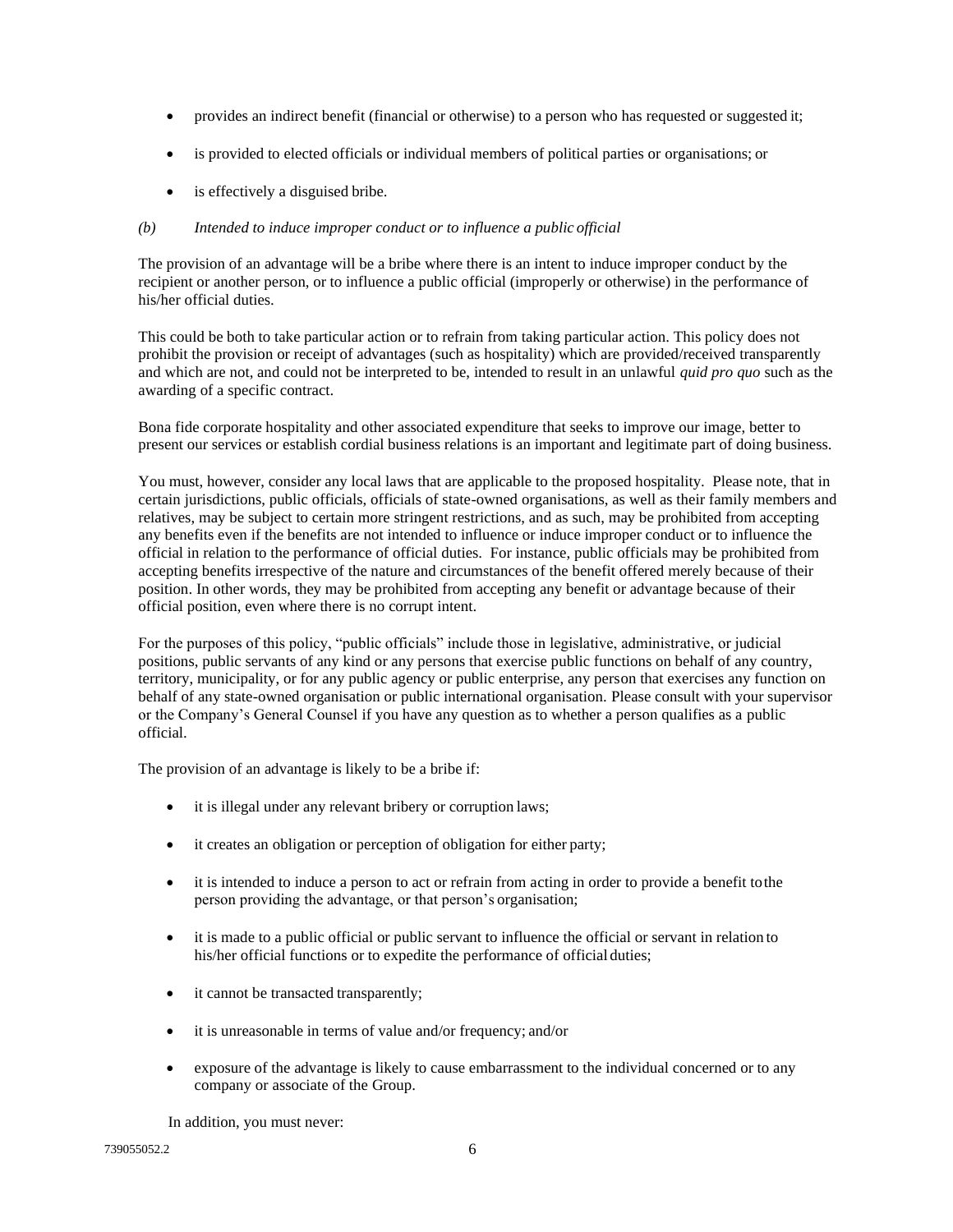- engage in financial misconduct, including criminal acts such as theft of cash and false accounting, money laundering or the misappropriation of funds;
- privately use or offer to others access to or use of the Group's resources, including assets, funds or intellectual property, without advance authorisation from the General Counsel;
- attempt to induce an individual employee of a commercial organisation, state-owned organisation or any local or foreign government official to do something illegal;
- offer or make, whether directly or indirectly, through any agent or intermediary, an unauthorised payment, or authorise an improper payment (cash or otherwise) to a local or foreign official, official of a state-owned organisation, officer or manager, any related person or entity or to any manager, officer or employee of a commercial or other organisation;
- offer or provide any unauthorised benefit (property or otherwise) to an employee of any Group competitor, supplier or customer which may result in an unfair competitive advantage and contravention of applicable competition regulations, such as any benefit which may lead to an improper advantage for the Group over its competitors;
- use any connections you may have with government bodies or government officials to procure a competitive advantage in relation to the Group's affairs;
- turn a blind eye or fail to report any indication of a bribe or any improper payments or favours in accordance with this policy, or any circumstances where there are any grounds to suspect such conduct;
- make undocumented payments, gifts or other expenses or make false or misleading entries in the Company's books and accounts;
- engage in any behaviour, including making any fraudulent misrepresentation, to induce a party to obtain a financial or other benefit or to avoid an obligation;
- engage in any illegal acts, including those resulting in personal injury or damage to property, in order to obtain a financial or other benefit or to avoid an obligation;
- collude in improper procurement or contracting activities;
- do anything to encourage or facilitate the breach of this policy by another person; or
- attempt to suppress or conceal any of the above.

It is not a defence to bribery to show that the giving of a bribe is customary in any local trade, vocation, profession or calling.

#### *4.5 Facilitation Payments*

You must not make facilitation payments. Facilitation payments are payments, large or small, made to government officials to secure or expedite routine or necessary official action, either more promptly or at all (e.g. customs clearance). For the avoidance of doubt, facilitation payments do not include legitimate documented fees paid to government entities which are required under relevant law, rules or regulation, such as permit application fees paid to a licensing department.

Where you are requested by a government official to make a payment that you suspect may be a facilitation payment, you should not make the payment unless you can be satisfied that the payment is required by formal regulations. If in doubt, please consult the General Counsel at the earliest possible opportunity.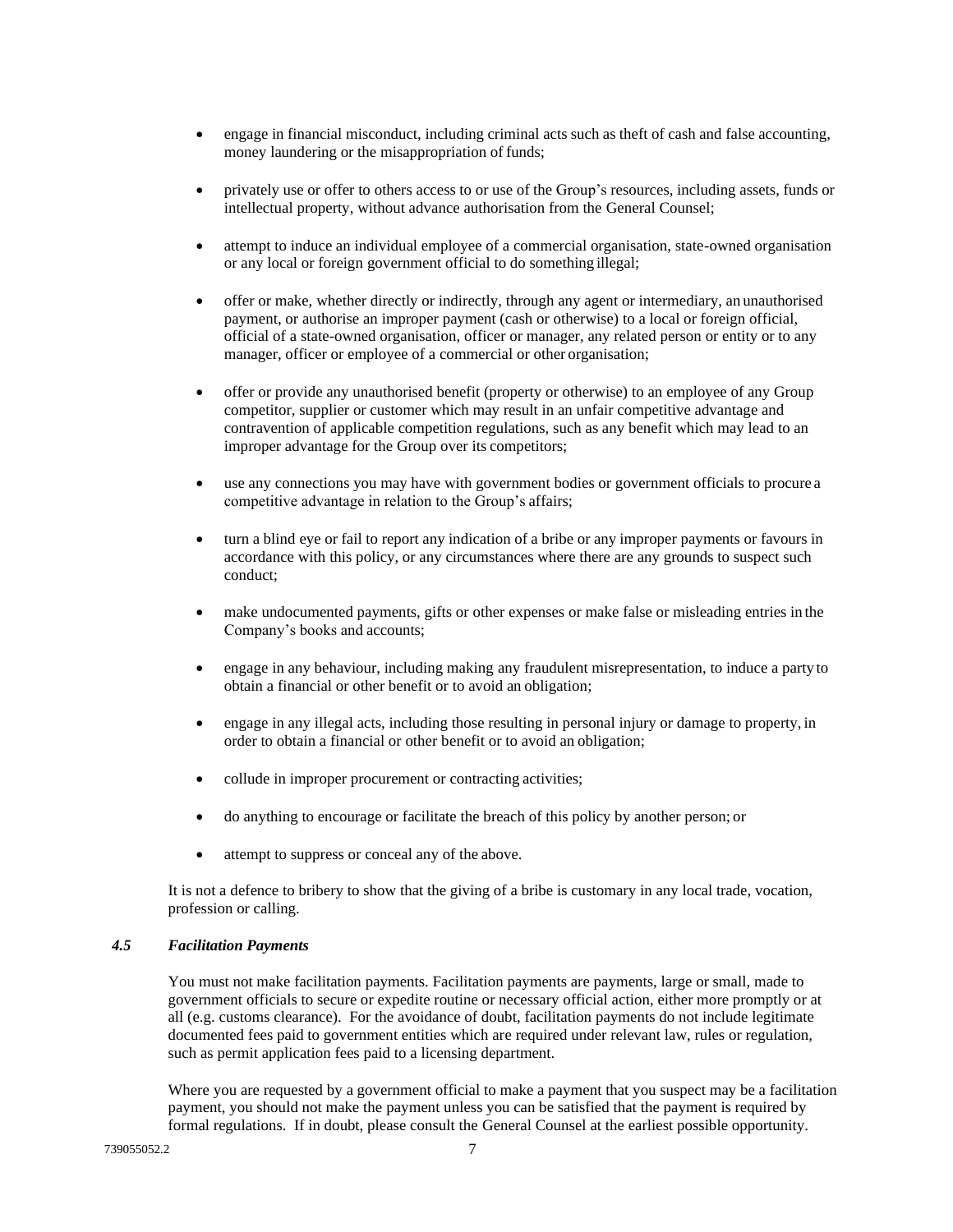Where you feel forced to make a payment on the basis that your safety, security or liberty may be threatened, you may make the payment but should report the matter to the General Counsel as soon as possible who will decide on the appropriate action to be taken.

## <span id="page-7-0"></span>**5. CORPORATE HOSPITALITY AND EVENTS**

Corporate hospitality and events offered to clients, suppliers and business partners form part of the genuine commercial activities of the Group.

#### *5.1 Provision of Hospitality*

Corporate hospitality of a proportionate nature will generally not contravene this policy. Hospitality can, however, be used as a means of bribery when it is excessive and/or designed to improperly influence the recipient.

Any hospitality offered or provided must not be intended to influence the recipient or any other person to act in an improper way or to influence a public official (improperly or otherwise) in the performance of official duties.

#### *5.2 Acceptance of Hospitality*

Similarly, you should not accept an offer of hospitality from any person if you feel that an attempt is being made to influence you in an improper way or in a way that makes you feel uncomfortable.

If there is any suggestion that you will be expected to show favour in return for the hospitality, or that it is hoped that you will show such favour, you must not accept the hospitality and report the matter immediately to the General Counsel.

#### *5.3 Hospitality - Guiding Principles*

Inviting business partners or potential business partners to attend unduly lavish events or attending such events at the invitation of business partners without an underlying business purpose is not consistent with the Group's commitment to conducting business with integrity.

Corporate hospitality is only permissible under this policy if:

- it is reasonable and proportionate given its purpose;
- the person providing the corporate hospitality also attends;
- there is a genuine underlying business purpose, such as the development of general business relationships or the promotion of the Group's products;
- the provision or acceptance of hospitality would not, to the best of your knowledge, result in a contravention of either of the participating company's applicable policies / codes of conduct or in a breach of this policy;
- the provision or acceptance of hospitality would not result in a contravention of applicable anti- corruption and anti-bribery laws; and
- there is no question that the corporate hospitality could possibly influence the commercial decisions of the Group or the employees or business partners of the participating company.

Hospitality should generally be provided or accepted only where there will be an opportunity to discuss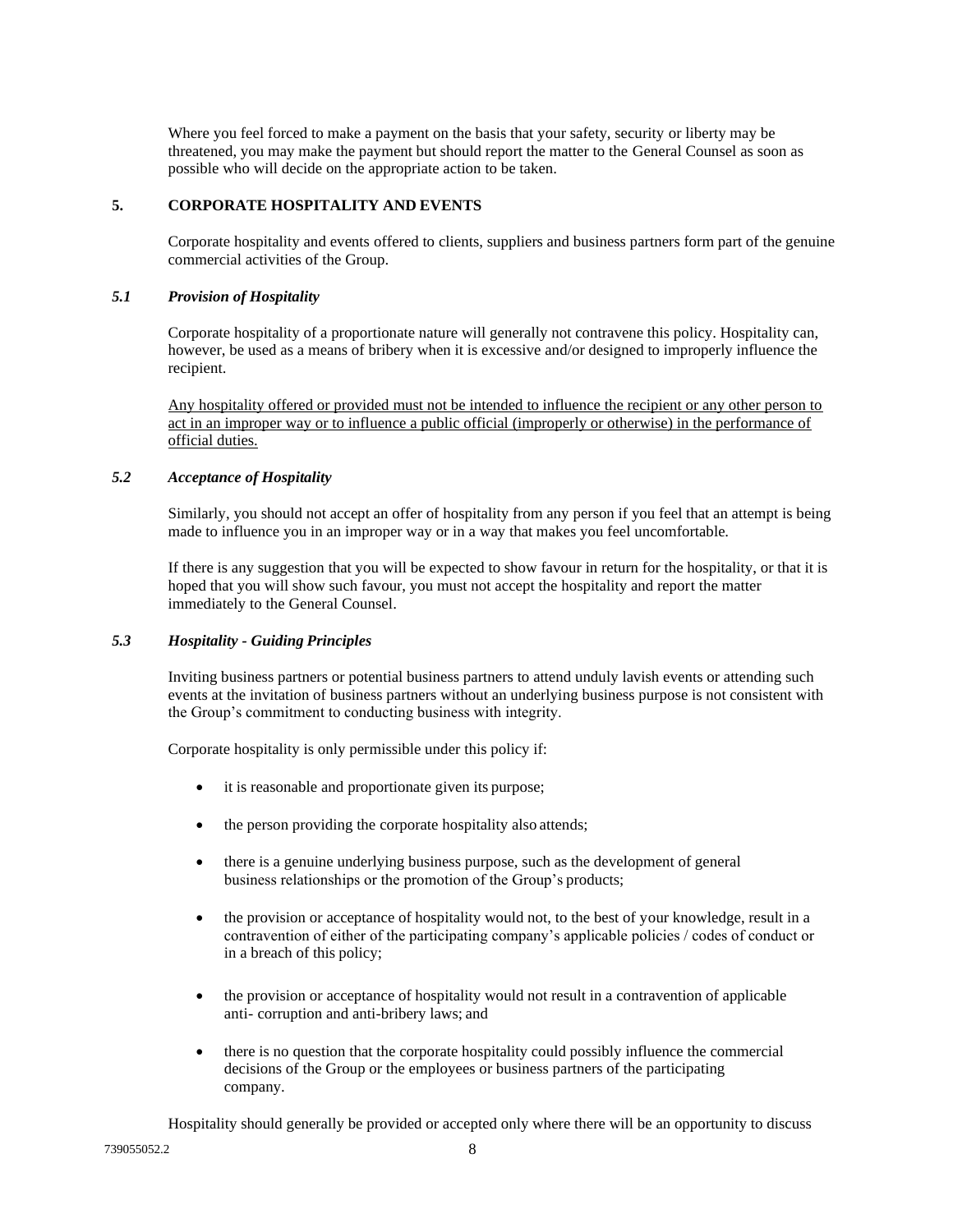business matters. Any authorized hospitality should be given in the Group's name and properly accounted for on expense reports.

Hospitality should not normally be provided to the spouses/relatives of the Group's business contacts. If you wish to provide hospitality to a spouse/relative of a contact, you must obtain prior approval from the General Counsel.

The provision of hospitality should not involve the Group paying for or reimbursing an attendee for air transportation or costly accommodation.

Similarly, you should not accept offers of this type of hospitality, since it could give rise to the appearance that your judgement may be compromised (even if you believe that your judgement would not be compromised).

You should always have regard to the value of hospitality with reference to reasonable value in the country concerned.

#### *5.4 Business Trips, Accommodation, Travel Expenses*

Where there is need for a customer or supplier to visit the Group to discuss specific business matters, such as attendance at a project meeting or workshop, this policy does not prevent the Group from reimbursing the attendee for the attendee's reasonable travel, accommodation and subsistence expenses.

In such situations, the Group should reimburse the attendee's employer (i.e. the supplier or the customer) in a fully documented, transparent manner, rather than the attendee personally.

#### *5.5 Hospitality - Higher Risk Circumstances*

The provision of hospitality at sensitive times poses particular risk for bribery purposes and an even higher standard of care than normal should be applied in such circumstances.

When providing hospitality, you should consider whether there are current or prospective projects or matters in progress or pending with the recipient's organisation.

Examples of a sensitive time for the provision of hospitality would include:

- whilst negotiations for a new contract or for the renewal of an existing contract with the recipient's organisation are ongoing;
- whilst a Request for Proposal or Tender ("RFP") process is underway or known to be in contemplation in respect of the relevant customer; or
- in relation to a public official, whilst a regulatory or licensing application or other regulatory matter is pending (for example, competition/anti-trust clearance in respect of a particular matter or a licence to carry out activities in a particular jurisdiction).

The provision of hospitality to public officials, officials of wholly or partially owned state organisations or associated persons (such as their relatives or family members) represents a higher risk. In some jurisdictions, the provision of any hospitality (irrespective of costs or purposes) to public officials or associates may contravene local laws or regulations.

If you wish to provide hospitality in higher risk circumstances, you must obtain the prior approval of the General Counsel.

#### <span id="page-8-0"></span>**6. GIFTS**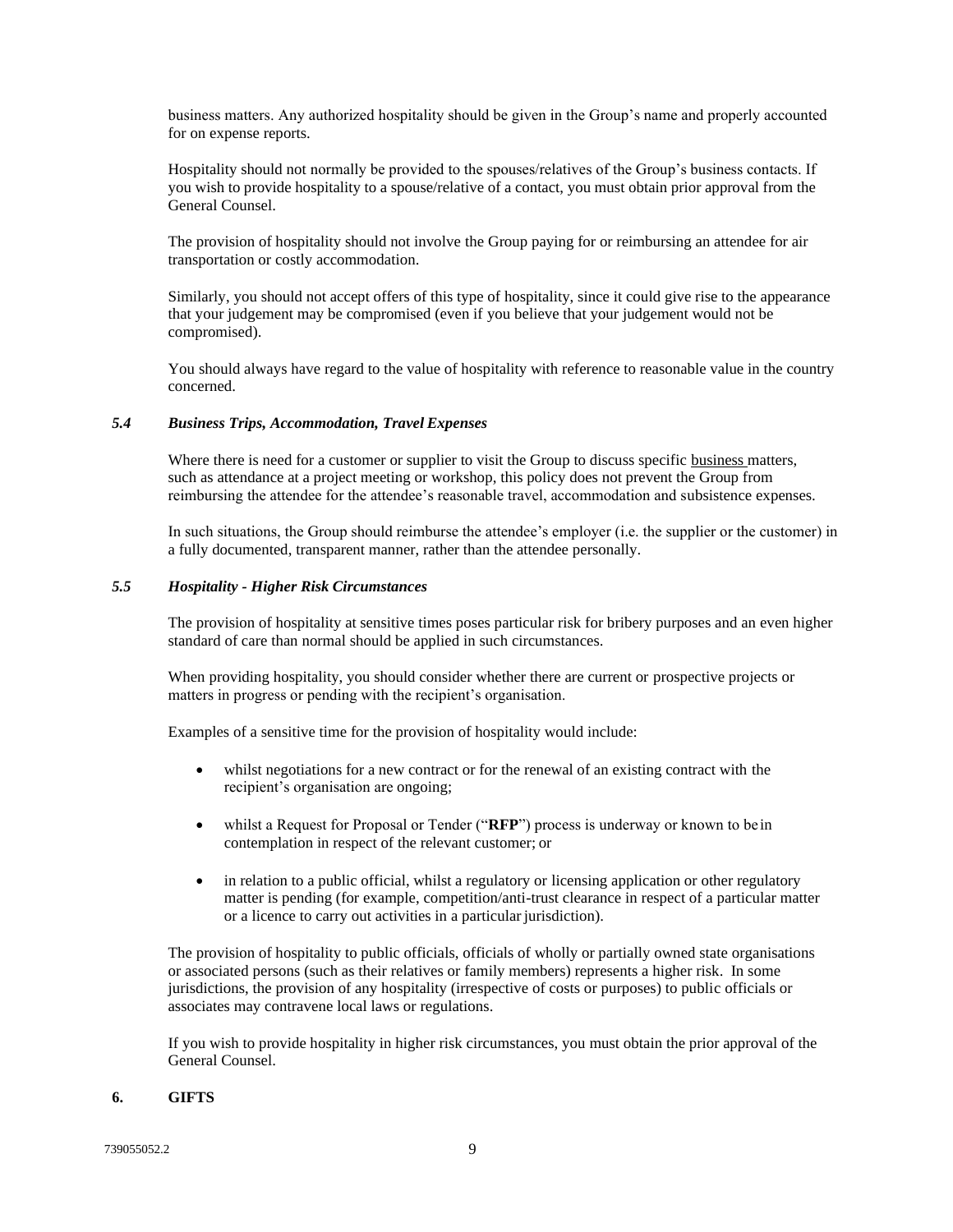You should not give or receive gifts to or from suppliers and other business partners. An exception to this rule is that the Group's employees may give or receive promotional materials or items of limited value.

Such promotional materials may be given or accepted where the items:

- do not exceed GBP£50 in value per calendar year and per business partner;
- have been spontaneously given;
- the acceptance of the gift is permitted by the recipient's employer; and
- there is no question that the gift could possibly influence the decisions of the Group or the employees or business partners of the company whose employee or business partner is receiving the gift.

Other types of gifts should not be provided or received unless you receive the express consent of the General Counsel.

Inappropriate gifts are those that:

- are excessive considering the relevant facts and circumstances;
- violate local law or customary business practices;
- include cash or cash equivalent (such as gift certificates or vouchers);
- are given (or received) secretly, not openly;
- are neither reasonable nor appropriate to the circumstances and to the occasion; and
- create an appearance of bad faith or impropriety and could reasonably be misunderstood as a bribe or gratuity.

Gifts pose a higher risk than hospitality on the basis that the lasting value of a gift to the recipient is likely to be greater than in the case of hospitality of an equivalent value. Additionally, gifts are less likely to have a legitimate business purpose.

Gifts of cash or cash equivalents (such as cheques, gift cards or gift certificates) should never be offered, provided or accepted under any circumstances.

Any authorized provision of gifts should be in the Group's name and properly accounted for on expense reports.

If you are offered a gift and you feel compelled to accept it, for example because rejecting it would offend the person offering it to you, you may take the gift and disclose it to the General Counsel as soon as possible who will advise on action to be taken.

Gifts must not be offered or provided to individuals who are employed by or represent public authorities, officials of wholly or partially state-owned organisations, or such persons' family members or relatives.

# <span id="page-9-0"></span>**7. POLITICAL AND CHARITABLE DONATIONS**

Political and charitable donations are not generally prohibited; however, the Group has in place appropriate and proportionate procedures to mitigate the risk of bribery or anti- corrupt practices. These include: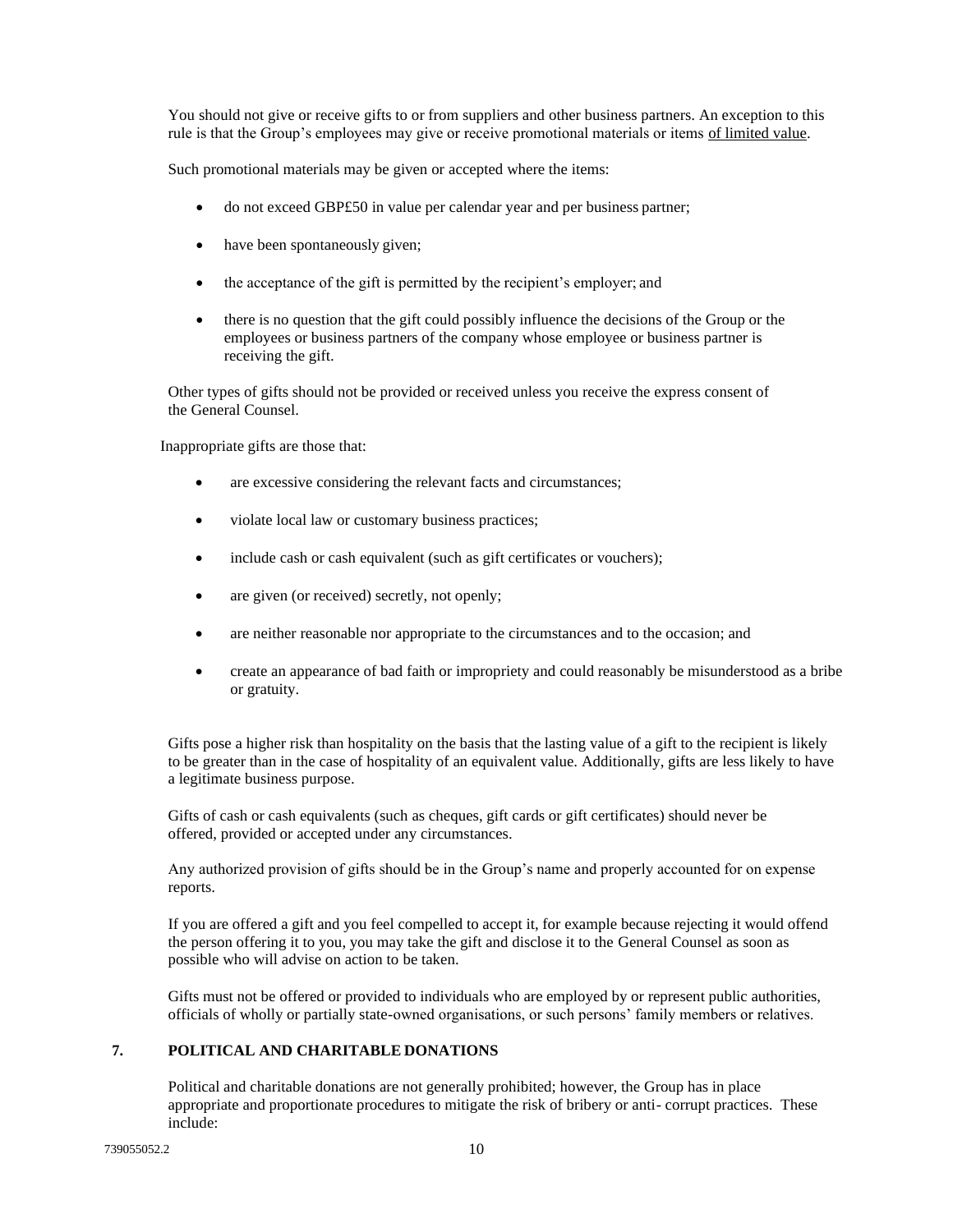- all charitable donations of any kind must be approved by the General Counsel (this does not prevent you from making your own charitable donations without approval provided the donation is being made in your own name with your own funds and is not expressly or impliedly given on behalf of the Group);
- all political donations of any kind to be authorised by the board of directors of the Company;

In certain jurisdictions, the law prohibits or restricts the provision of political or charitable contributions. For example, in certain countries, political parties may be prohibited from accepting donations from entities that are wholly or partially under foreign ownership.

Any political donations made by or on behalf of the Group may be publicly disclosed by the Group.

# <span id="page-10-0"></span>**8. USE OF PARTNERS AND OTHER THIRD PARTIES**

Anti-bribery laws prohibit improper benefits, whether given directly or indirectly. This means that the Company may incur liability where a business partner or third party engaged to represent or provide a service to, or on behalf of, the Company makes an improper payment or otherwise engages in improper conduct in the course of its work for the Company. This exposure may arise notwithstanding that the payment or conduct in question is prohibited by the Company and/or that the Company had no knowledge of this payment.

Prior to the Group entering into a commercial relationship with any business partner or third party it is important that sufficient due diligence is carried out to ensure that the manner in which they carry out their business is consistent with the Group's commitment to conduct business ethically, with integrity and in line with applicable anti-bribery and anti-corruption laws.

The nature of due diligence and monitoring will vary depending on the nature of the relationship and the other party that you are dealing with (for example, whether the party is a legal entity or an individual).

Parties on whom due diligence should be carried out include intermediaries or other third parties that act on the Group's behalf. We also carry out due diligence on our customers, if any, in accordance with antimoney laundering regulations.

Due diligence should be carried out prior to entering into a relationship with the party or carrying out a transaction.

The nature and level of due diligence carried out on a particular party will vary depending on the nature of the relationship and the relevant party. Further information on due diligence procedures is contained in section 9 below.

Intermediaries should be retained only on the basis of substantive services that they will provide and there must be a written agreement in place with the intermediary which documents the services to be provided, and the remuneration paid to an intermediary must be in accordance with the market value of the services. Where we retain a third party to act on the Group's behalf, the General Counsel is responsible for ensuring that anti-bribery and anti-corruption matters are appropriately addressed in contractual documentation. This may include contractual provisions relating to compliance by the other party with anti- bribery and anti-corruption laws, disclosure obligations where unlawful conduct is detected, and rights for the Group to monitor activities or inspect books and records, or requirements that staff of the other party undergo anti-bribery and anti-corruption training. The contractual provisions that apply in a particular case will be determined using a risk-based approach and depending on the nature of the services performed by the other party. You must notify the General Counsel as and when new information becomes known, such as a change of parties or a change of material terms potentially relevant to the provisions of this policy.

All payments to intermediaries must be paid to a bank account in the name of the intermediary in the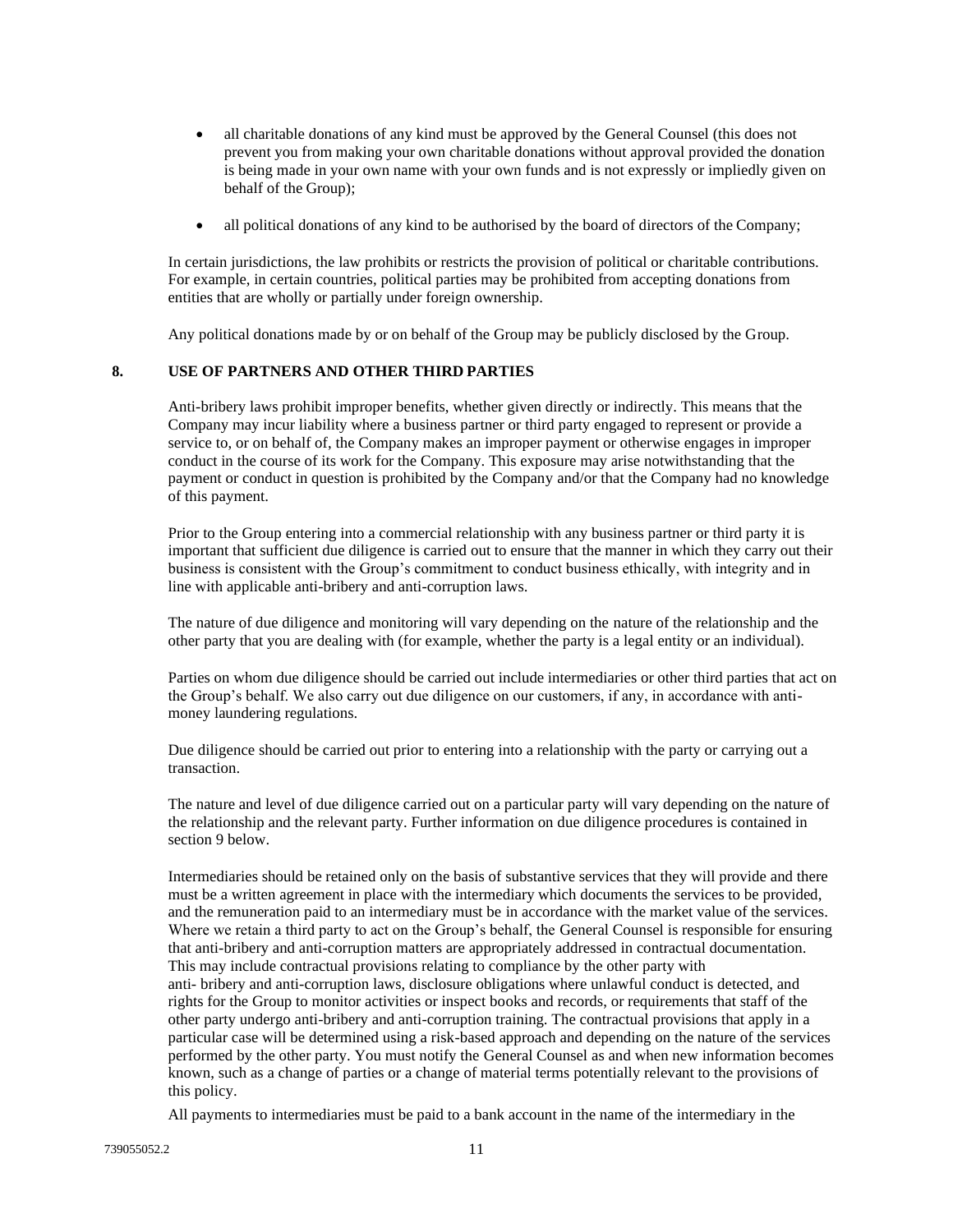country where the intermediary has its principal place of business or performs substantial services for the Group, and must comply with all applicable policies of the Group. In particular, you should not agree to make payments to a party other than the intermediary itself and should not agree to requests of an intermediary to make a payment to an offshore bank account. For example, where the registered intermediary is a company, you must not make payments to individual employees or officers of the intermediary.

Once established, a relationship with a partner, sub-contractor or third party should be actively monitored in order to ensure that the partner is complying with the law and its contracted obligations. The monitoring measures that need to be taken will vary depending on the nature of the relationship and the partner.

#### <span id="page-11-0"></span>**9. DUE DILIGENCE AND MONITORING MEASURES FOR PARTNERS AND THIRD PARTIES**

# *9.1 When should you carry out due diligence?*

Due diligence measures should be applied before:

- Hiring, engaging or entering into a transaction with an agent, sub-contractor or otherintermediary / third party;
- entering into a partnership or joint venture; or
- acquiring a company or substantial stake (10% or more) in a company.

Due diligence measures should be applied using a risk-based approach in consultation with the General Counsel.

The General Counsel must consider:

- whether due diligence measures are necessary;
- the nature and extent of due diligence required; and
- the legal requirements to be complied with by the agent/partner and the contractual provisions required in the relevant agency, joint venture or acquisition agreement.

Where due diligence is required, it must be completed prior to:

- the signing of contracts with an agent, sub-contractor or joint venture partner;
- any work being carried out by an agent, sub-contractor or intermediary;
- engagement in any activities whatsoever by a partnership/joint venture arrangement;and
- the completion of an acquisition.

#### *9.2 What Due Diligence Measures should be applied?*

The type of due diligence measures required will vary depending on the nature of the relationship and partner or other third party. This policy does not aim to set prescriptive detailed requirements for each and every type of partner or other third party the Group deals with.

The precise due diligence measures to be applied must, however, be agreed with the General Counsel.

There is therefore flexibility for the precise measures to be determined on a case-by-case basis having regard to the nature of the counterparty / third party, the relationship, and the transaction.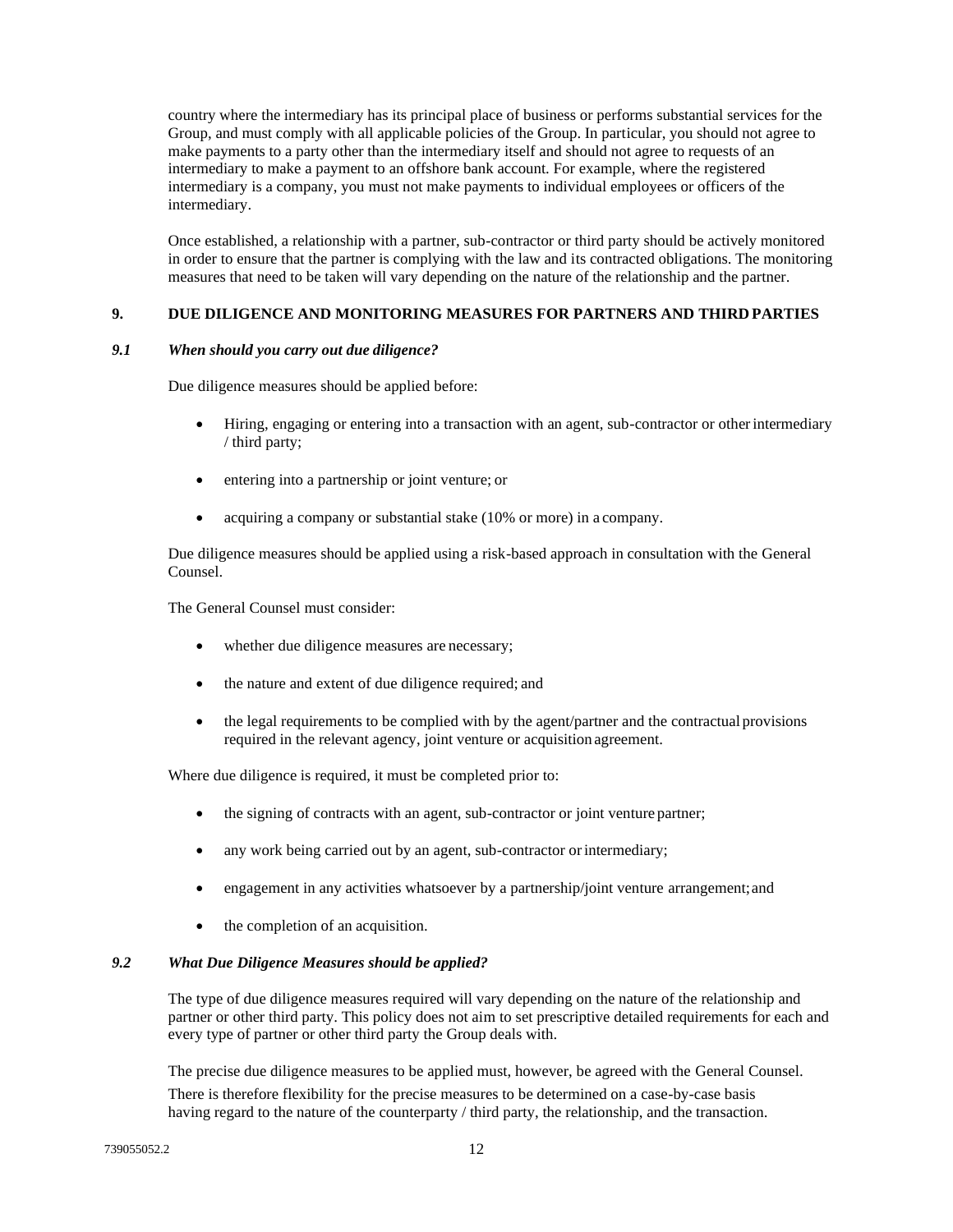At a minimum, standard due diligence should normally require the Group to obtain information regarding:

- the commercial justification of the proposed relationship or acquisition (in many cases, this may be self-evident);
- the existence, legal structure and form of the relevant party;
- the identity of the party's shareholders (at a minimum, all individuals and entities that ultimately own or control, directly or indirectly, 25% or more of the party);
- the identity of the directors of the other party;
- the connection of the relevant party with government bodies or government officials;
- the level of proposed remuneration the Group should be satisfied that this is commercially justifiable; and
- the nature of any anti-bribery and anti-corruption compliance procedures that the other party has in place.

Depending on the circumstances, you should consider screening the other party against applicable sanctions or law enforcement agency lists:

- ➢ [Sanctions Programs and Country Information](https://home.treasury.gov/policy-issues/financial-sanctions/sanctions-programs-and-country-information)
- ➢ [Specially Designated Nationals and Blocked Persons List \(SDN\)](https://home.treasury.gov/policy-issues/financial-sanctions/specially-designated-nationals-and-blocked-persons-list-sdn-human-readable-lists)

In higher risk situations, it may be appropriate to take additional measures, such as:

- interviewing relevant personnel of a counterparty or target company to establish further the compliance environment in which the party operates;
- commissioning third party risk or integrity due diligence reports on the target /counterparty to establish reputation, ownership structure, history etc; and/or
- speaking to other players in the local market to establish further the reputation of the counterparty.

# *9.3 Records*

Records of the due diligence measures applied must be retained for an appropriate period following the acquisition or termination of the agency/partnership/business relationship.

Ensuring that adequate records are made is the responsibility of the relevant business unit in coordination with the General Counsel.

The General Counsel is responsible for the retention of the records for the relevant period.

#### *9.4 Contractual Obligations*

The General Counsel is responsible for ensuring that anti-bribery and anti- corruption matters are appropriately addressed in contractual agreements with counterparties.

The contractual provisions that apply in a particular case will be determined with regard to the nature of the other party, the risks that the party poses, and the nature of the transaction. In many cases, our counterparties already comply with high ethical standards so that imposition of the Group's own procedures, for example, may be neither necessary nor appropriate. In other situations, where we are dealing with intermediaries that are individuals, for example, we may need to impose our own standards.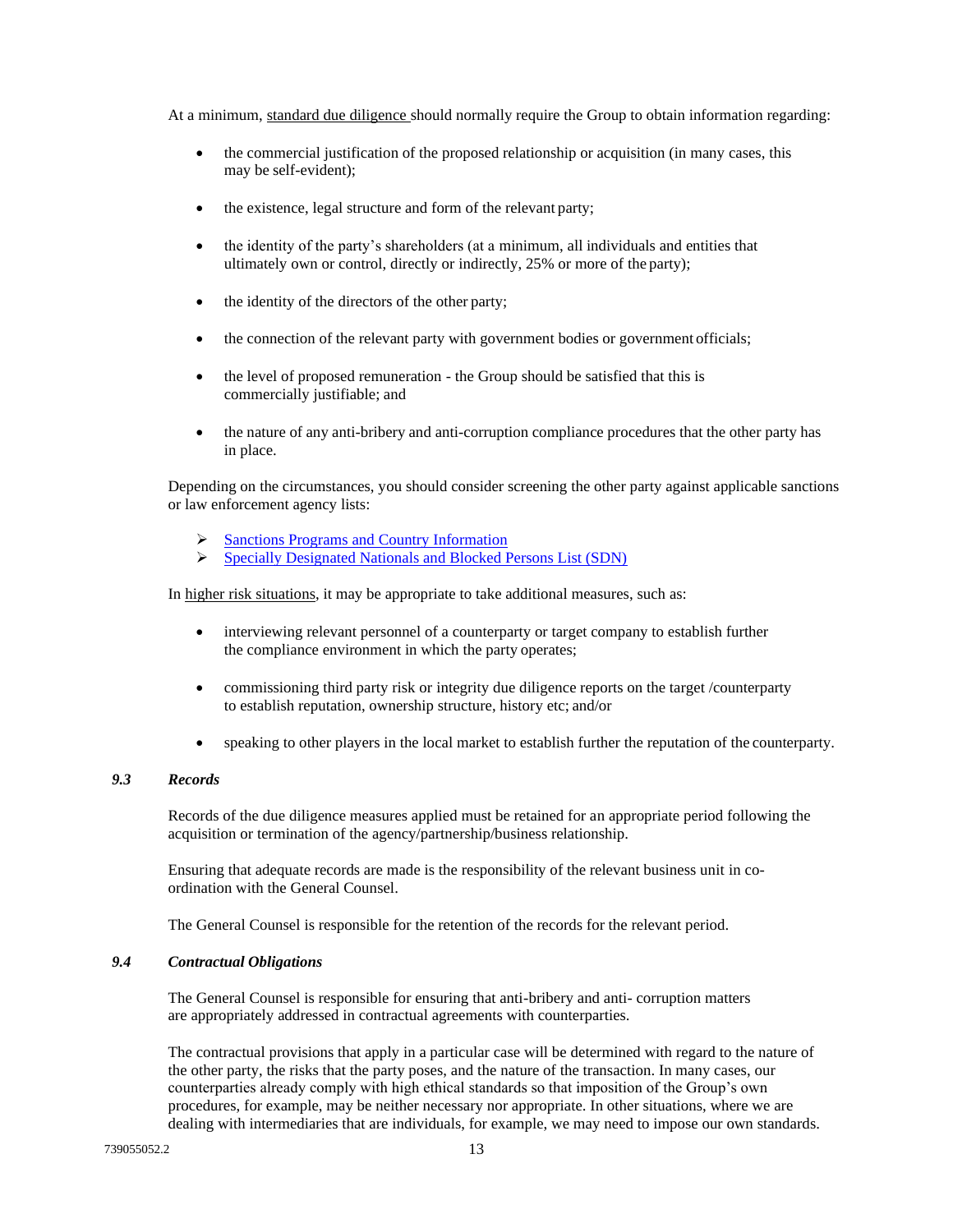The contractual provisions may include:

- obligations on the other party to comply with applicable anti-bribery and anti- corruption laws;
- obligations on the other party to comply with this policy;
- representations that the other party has not and will not engage in unlawful conduct;
- disclosure obligations where relevant unlawful conduct is detected;
- rights for the Group to explain and discuss the contents of this policy to such third party, monitor activities and inspect books and records;
- requirements for relevant intermediaries or staff of the counterparty to undergo anticorruption training;
- rights for the Group employees to be present at all meetings held on behalf of a joint venture, particularly where those meetings may constitute higher risk interactions such as meetings in a sales context or meetings with public officials; and
- legal remedies available to the Group in case of breach of any of the obligations, representations and/or requirements set out above.

# *9.5 Monitoring*

Once established, a relationship with a partner, sub-contractor or third party should be actively monitored in order to ensure that the partner is complying with the law and its contracted obligations.

The monitoring measures that need to be taken will inevitably vary depending on the nature of the relationship and the partner. This policy does not aim to set prescriptive standards of monitoring that should be applied to each particular relationship or type of relationship. As in the case of due diligence, there should be flexibility for the monitoring measures applied to take into account the risks posed by a particular relationship or partner. The measures to be taken in each particular case should be determined by the relevant business unit in conjunction with the General Counsel.

Monitoring measures may however include:

- scrutiny of payments made to sub-contractors, agents and other third parties;
- scrutiny of payments made by agents that we use;
- requiring annual certification by partners of compliance with anti-bribery and anti-corruption laws (for higher risk partners / third parties);
- attendance by the Group's representative(s) at meetings deemed to be "high risk" from a compliance perspective; and
- regular or occasional meetings with partners and review of recent new business arrangements and associated sales processes.

# <span id="page-13-0"></span>**10. RED FLAG SITUATIONS**

History and experience have demonstrated that certain factors or situations raise "red flags", which indicate a heightened potential for anti-bribery/anti-corruption violations.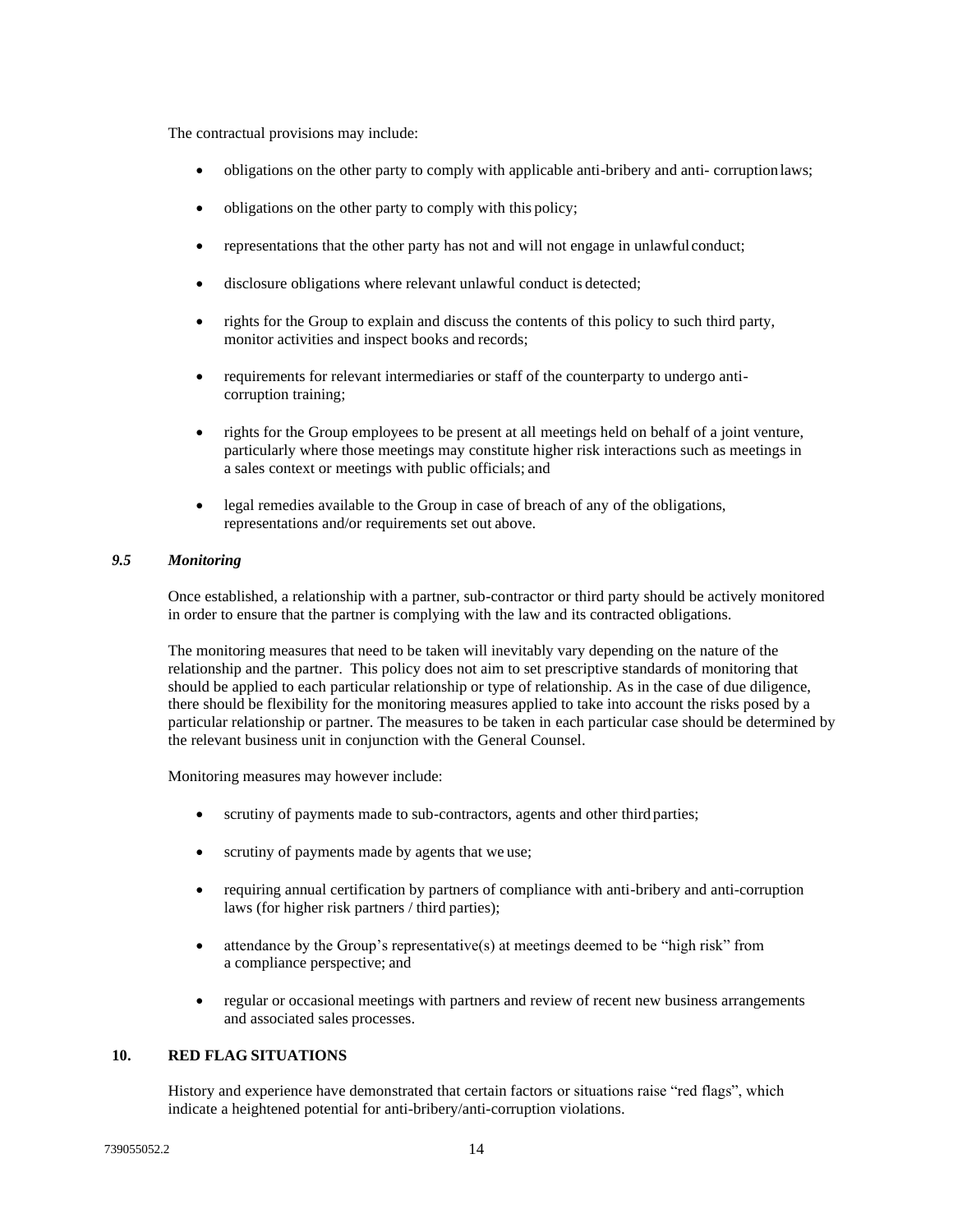Red flags indicate issues of concern that require further consideration but in themselves may not be sufficient to find any grounds for knowledge or suspicion of wrongful activities.

Unusual payment requests received or made by the Group, its agents or intermediaries are one indicator of issues of concern. Further examples of "red flags" are set out below.

The following list does not contain all possible red flags or unusual circumstances that may indicate a problem, but these items, among others, should be investigated and reported, as outlined below:

- any payment that is not made against invoice and supported by documentary evidence that goods or services were, in fact, provided;
- commissions paid to intermediaries or partners substantially in excess of the going rate;
- requests for commission payments to intermediaries in cash, to or through a third party, or to jurisdictions other than the country where services, and the underlying contract, are performed or where the intermediary has its principal place of business (especially to a bank secrecy jurisdiction, such as Cyprus, the Cayman and British Virgin Islands);

the reputation of a country or a government official for corruption. While generally this is not sufficient by itself to warrant the requisite knowledge of a bribe payment, it does suggest the advisability of enhanced due diligence procedures. Transparency International publishes annually a [Corruption Perceptions Index;](https://www.transparency.org/research/cpi/overview)

- reports of improper payments or other unethical business practices by an intermediary or agent;
- a request by an intermediary for an unusual or substantial commission, up front payment or success bonus, or unusual discounts for distributors;
- an invoiced amount from an intermediary that exceeds the agreed upon amount orreflects undocumented expenses or expenses of an unreasonable amount or kind;
- requests by foreign government decision makers to use the services of a specific intermediary;
- use of more than one intermediary on a particular contract where aggregate commissions exceed the going rate (or legal ceiling) in the country and an economic rationale for the use of a second intermediary is inadequate, illusory or absent;
- the intermediary is a foreign official or a person employed by a foreign government agency or instrumentality who works for the intermediary;
- the intermediary is an active or retired government official or related to a government official, or such third party company is owned in whole or in part by a government official or relative of a government official;
- the intermediary or a partner or a director, shareholder or employee of the intermediary partner's firm has a personal, family or business relationship with a foreign official;
- apparent lack of qualifications, track-record or resources on the part of the intermediary or partner to perform the services offered;
- the intermediary requests or is concerned that the relationship with the Group be kept anonymous or confidential;
- there are suspicions about the reputation of an intermediary or partner because there are rumours of "connections", and he or she is less than forthcoming with information regarding these matters;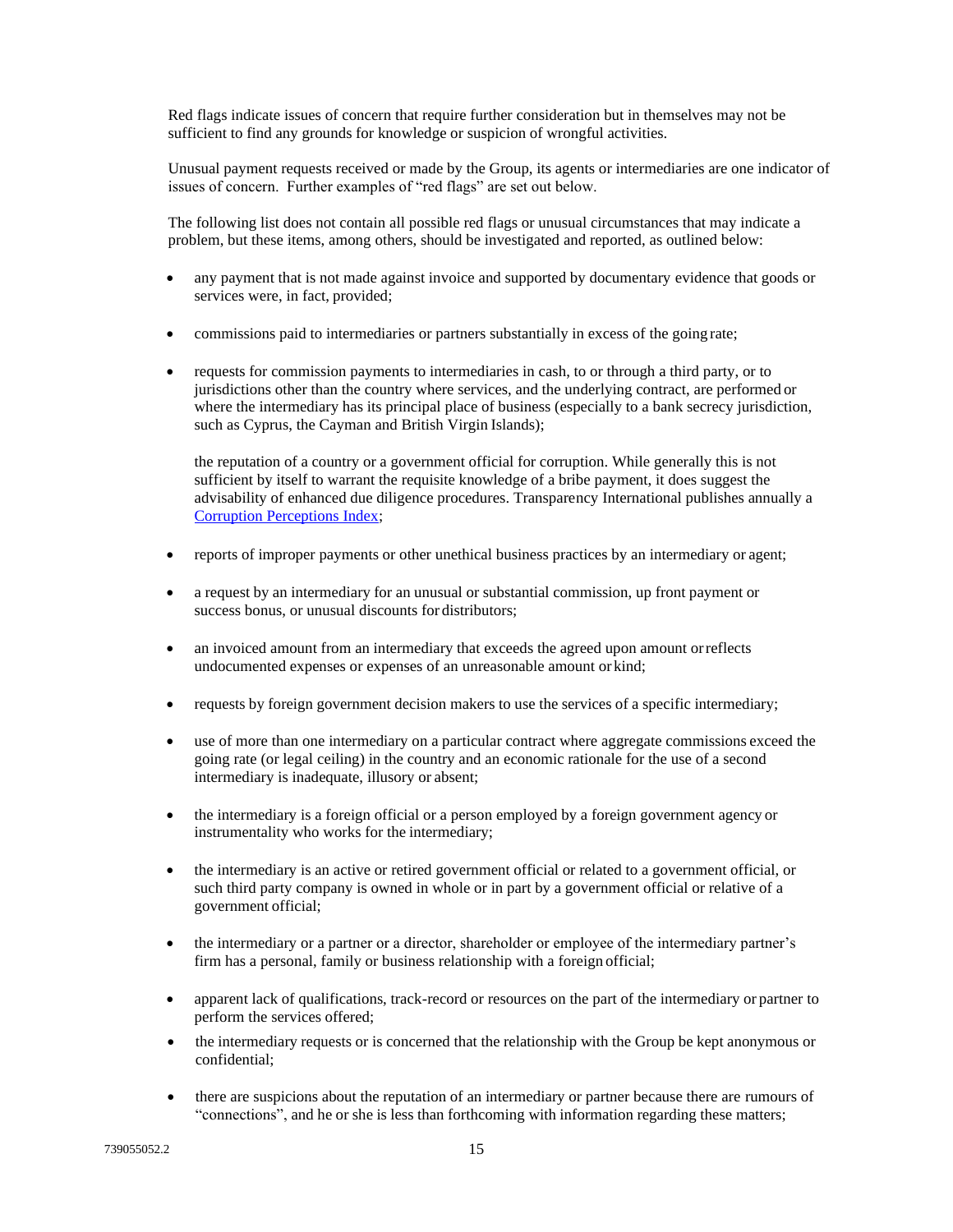- the intermediary refuses to accept an anti-bribery or anti-corruption compliance clause in the contract, refuses to implement reasonable and customary compliance measures or refuses to comply with a reasonable request related to anti-bribery or anti-corruption compliance;
- lack of transparency in expenses and accounting records;
- an intermediary or partner is known to provide entertainment, gifts, hospitality or use of corporate facilities to foreign officials, political leaders or their families in their own country or elsewhere;
- the intermediary makes reference to political or charitable contributions as a way of influencing official action; and
- the proposed agreement between the Group and the intermediary is illegal under locallaw.

# <span id="page-15-0"></span>**11. TRAINING AND COMMUNICATION OF THIS POLICY**

Where appropriate employees of the Group are required to undertake a training course on anti- bribery and anti- corruption.

Where necessary, training shall be tailored to the specific risks associated with specific posts within the Group.

Training will be updated periodically as deemed necessary by the Group.

A copy of this policy is available on the Group's internal website. Contact details of the General Counsel can also be found there.

This policy may be disclosed to our customers, suppliers, sub-contractors, agents or intermediaries provided that the prior consent of the General Counsel is obtained.

There may be circumstances in which we are required to disclose this policy, for example in connection with a response to an RFP.

# <span id="page-15-1"></span>**12. REPORTING AND INVESTIGATING CONTRAVENTIONS**

If any person becomes aware of or suspects a breach of this policy by an employee or associate of the Group or a third party undertaking business on behalf of the Group, this must immediately be reported to the General Counsel.

Your report will be treated confidentially.

You may discuss the matter with your line manager if you wish.

You will not suffer any adverse consequences from the Group if you report suspected unlawful conduct.

You must not at any time destroy any material that might be of use to an investigation of a breach of this policy, or make any disclosure to any person that might be prejudicial to such an investigation.

You must comply with any requests by the Group to provide all relevant information, materials or documents related to an investigation of a breach of this policy.

Any reports made under this policy will be promptly and thoroughly investigated.

The General Counsel will liaise with external parties including law enforcement authorities and make reports to those authorities if considered necessary.